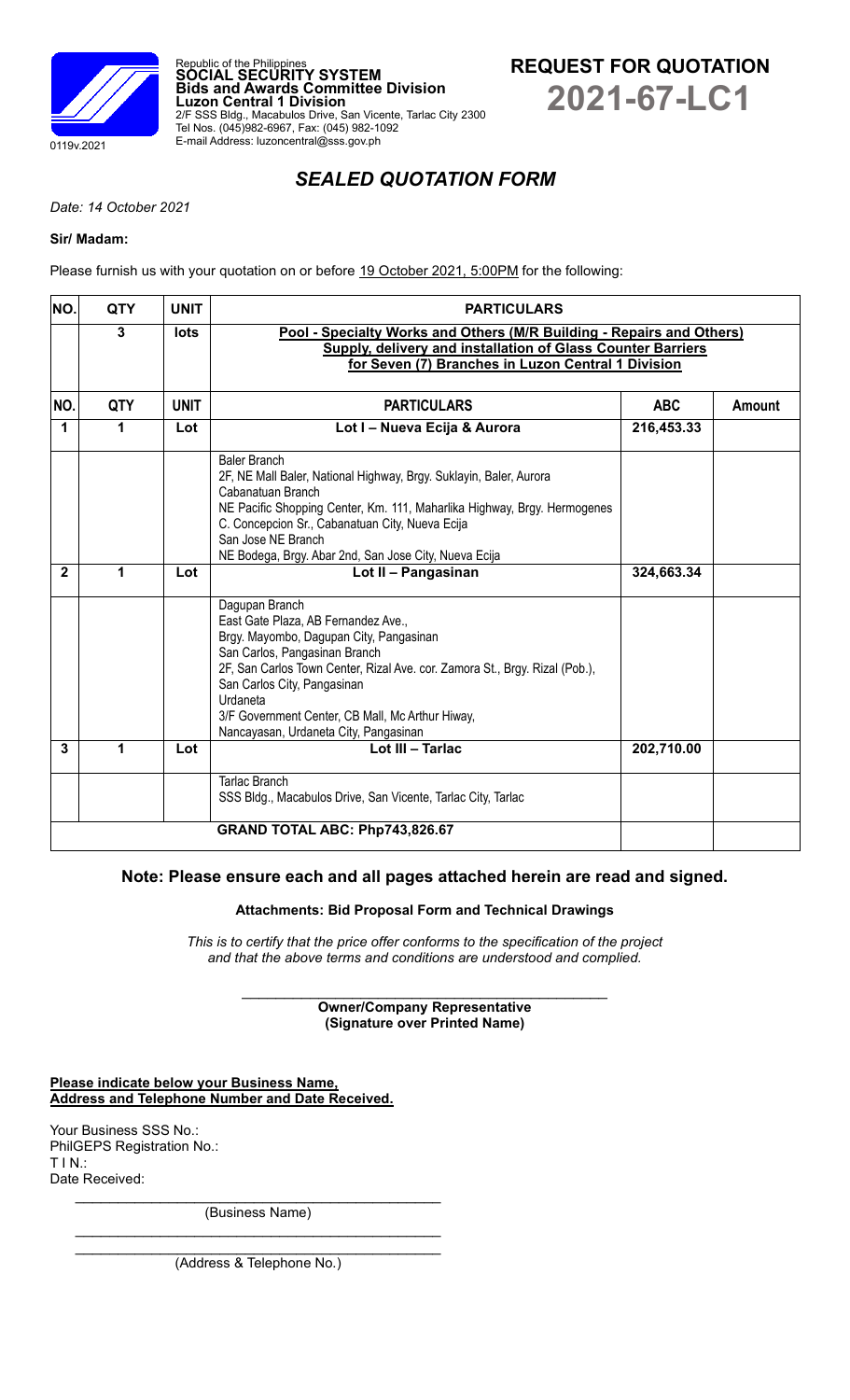## **Terms of Reference/Scope of Works**

## GENERAL PARAGRAPHS

- I. Work Included: The work contemplated under this contract shall consist of furnishing all materials, labor, tools and equipment, including satisfactory performance of all work necessary for the complete execution of all the work as shown on the plans, specifications and other contract documents.
- II. Site Inspection: Examine the site premises and all conditions apparent and visible therein. Consider all such conditions that may affect work. Measure every existing work/structure on site. **Verify all given dimensions and deviations.** It shall be understood that the work covers all surfaces regardless of measurements made.
- III. Performance of Work: All works shall be performed in accordance with these General Paragraphs and all stated in the scope of works.
- IV. Contract Completion Time: The Contractor shall complete all work and cleanup within **thirty (30) calendar days** after award of contract. Any work which would entail the inconvenience of the transacting SSS members and/or employees should be done either after office hours or during weekends (with proper working permits)/
- V. Dumping: All trash and rubbish generated from the project shall be discarded off-site in an approved and lawful manner. Unless other stated, all material scheduled for removal or disposal becomes the property of the Contractor.
- VI. Workmanship: All works shall be performed by skilled glass installers that are regularly engaged in work to be performed. All works shall be crafted in a professional manner. Any deficiencies shall be corrected by the Contractor at no additional cost to the owner. All workers should wear Contractor's uniform for easy identification of Security Guards on duty.
- VII. Products: All materials shall be of best quality for purpose intended.
- VIII. Warranty: Contractor warrants the security and stability of the framing installation for one (1) year from date of acceptance and agrees to do repair works free of charge should the installation exhibit signs of failure.
- IX. Protection of Work and Property: Provide adequate protection on the existing structures, equipment, furniture and other areas not affected by the work specified.
- X. Scope of Works:
	- A. Verification of all counter dimensions to account for any discrepancies
	- B. Fabrication of 6mm thick ordinary clear glass panels as per attached drawings and bill of quantities
	- C. Anchorage of bronze aluminum frames onto the transaction counters
	- D. Installation of glass panels and inspection of their proper and secure attachments

## **General Conditions of the Contract**

- 1. The Supplier shall deliver the goods in accordance with the description and quantity specifications of the Purchase Order/Job Order.
- 2. The Supplier shall deliver the goods within the period indicated in the Purchase Order/Job Order. A penalty of 1/10 of 1% of the total amount of the items shall be imposed for every day of delay in delivery.
- 3. The Supplier shall deliver all Goods/Services through the addresses indicated above.
- 4. The Supplier warrants that the Goods/Services are designed and suited for the requirements of SSS.
- 5. The pricing of the Goods/Services shall be inclusive of Twelve Percent (12%) Value-Added Tax (VAT).
- 6. Supplier shall be paid in accordance to Government Terms and upon delivery of items/services and submission of billing documents.

## **Special Conditions of Contract**

1. CONFIDENTIALITY. Neither party shall, without the prior written consent of the other, disclose or make available to any person, make public, or use directly or indirectly, except for the performance and implementation of the works, any confidential information, acquired from an information holder in connection with the performance of this Contract, unless: (i) the information is known to the disclosing party, as evidenced by its written records, prior to obtaining the same from the information holder and is not otherwise subject to disclosure restrictions on the disclosing party, (ii) the information is disclosed to the disclosing party by a third party who did not receive the same, directly or indirectly, from an information holder, and who has no obligation of secrecy with respect thereto, or (iii) required to be disclosed by law.

The obligation of confidentiality by both parties, as provided herein, shall survive the termination of the contract.

- 2. MERGER AND CONSOLIDATION. In case of merger, consolidation or change of ownership of the Winning Bidder with other company, it is the responsibility of the surviving company/consolidated company/acquiring entity to inform SSS of the change in corporate structure/ownership. Failure to do so shall translate in such company assuming all liabilities of the acquired/merged company under the contract.
- 3. FORCE MAJEURE. Neither party shall be liable for any delay or failure to perform its obligations pursuant to the Contract if such delay is due to force majeure.

Force Majeure shall mean events beyond the control of and affecting either party which cannot be foreseen or if foreseeable cannot be either prevented nor avoided despite the exercise of due diligence.

- 4. NON-ASSIGNMENT. Neither party may assign the Contract in whole or in part without the consent of the other party. The Winning Bidder shall not subcontract in whole or in part the project and deliverables subject of the Contract without the written consent of SSS.
- 5. WAIVER. Failure by either party to insist upon the other strict performance of any of the terms and conditions hereof shall not be deemed a relinquishment or waiver of any subsequent breach or default of the terms and conditions hereof, which can only be deemed made if expressed in writing and signed by its duly authorized representative. No such waiver shall be construed as modification of any of the provisions of the Agreement or as a waiver of any past or future default or breach hereof, except as expressly stated in such waiver.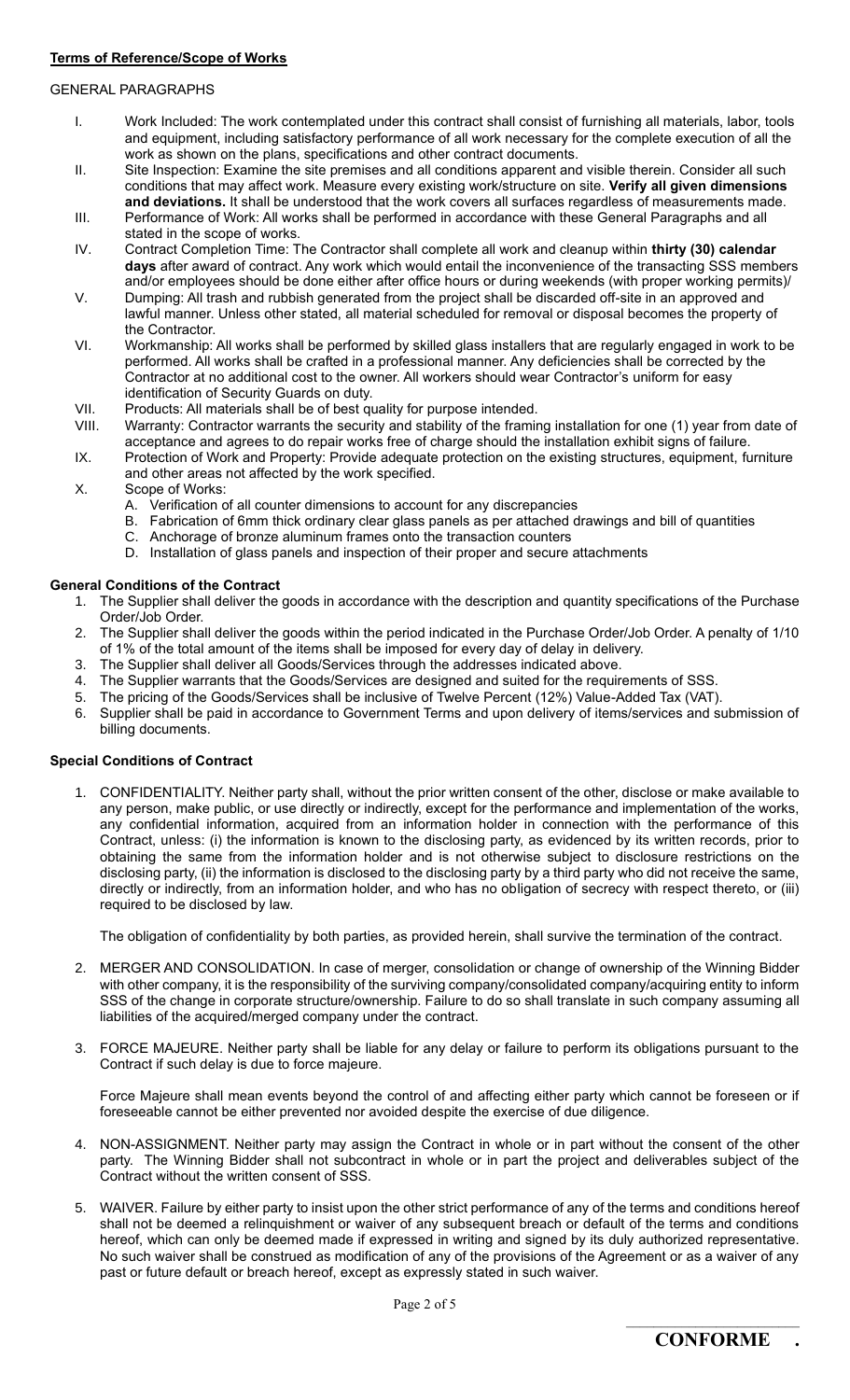- 6. CUMULATIVE REMEDIES. Any and all remedies granted to the parties under the applicable laws and the Contract shall be deemed cumulative and may therefore, at the sole option and discretion, be availed of by the aggrieved party simultaneously, successively, or independently.
- 7. NO EMPLOYER-EMPLOYEE RELATIONSHIP. It is expressly and manifestly understood and agreed upon that the employees of Winning Bidder assigned to perform the project are not employees of SSS. Neither is there an employer-employee relationship between SSS and Winning Bidder.

The Contract does not create an employer-employee relationship between SSS and the Winning Bidder including its personnel; that the services rendered by the personnel assigned by Winning Bidder to SSS in the performance of its obligation under the contract do not represent government service and will not be credited as such; that its personnel assigned to SSS are not entitled to benefits enjoyed by SSS' officials and employees such as Personal Economic Relief Allowance (PERA), Representation and Transportation Allowance (RATA), ACA, etc.; that these personnel are not related within the third degree of consanguinity or affinity to the contracting officer and appointing authority of SSS; that they have not been previously dismissed from the government service by reason of an administrative case; that they have not reached the compulsory retirement age of sixty-five (65); and that they possess the education, experience and skills required to perform the job. The Winning Bidder hereby acknowledges that no authority has been given by SSS to hire any person as an employee of the latter. Any instruction given by SSS or any of its personnel to Winning Bidder's employees are to be construed merely as a measure taken by the former to ensure and enhance the quality of project performed hereunder. Winning Bidder shall, at all times, exercise supervision and control over its employees in the performance of its obligations under the contract.

- 8. PARTNERSHIP. Nothing in the contract shall constitute a partnership between the parties. No party or its agents or employees shall be deemed to be the agent, employee or representative of any other party.
- 9. COMPLIANCE WITH SS LAW. The Winning Bidder shall report all its employees to SSS for coverage and their contributions, as well as, all amortizations for salary/education/calamity and other SSS loans shall be updated.

Should Winning Bidder fail to comply with its obligations under the provisions of the SS Law and Employees' Compensation Act, SSS shall have the authority to deduct any unpaid SS and EC contributions, salary, educational, emergency and/or calamity loan amortizations, employer's liability for damages, including interests and penalties from Winning Bidder's receivables under this Agreement.

Further, prescription does not run against SSS for its failure to demand SS contributions or payments from Winning Bidder. Moreover, Winning Bidder shall forever hold in trust SS contributions or payments of its employees until the same is fully remitted to SSS.

- 10. COMPLIANCE WITH LABOR LAWS. The Winning Bidder, as employer of the personnel assigned to undertake the project, shall comply with all its obligations under existing laws and their implementing rules and regulations on the payment of minimum wage, overtime pay, and other labor-related benefits as well as remittances or payment of the appropriate amount or contributions/payment (SSS, EC, Pag-IBIG, PhilHealth and taxes) with concerned government agencies/offices. It is agreed further that prior to the release of any payment by SSS to Winning Bidder, its President, or its duly authorized representative, shall submit a sworn statement that all moneys due to all its employees assigned to the project as well as benefits by law and other related labor legislation have been paid by Winning Bidder and that he/she assumed full responsibility thereof.
- 11. COMPLIANCE WITH TAX LAWS. The Winning Bidder shall, in compliance with tax laws, pay the applicable taxes in full and on time and shall regularly present to SSS within the duration of the Contract, tax clearance from the Bureau of Internal Revenue (BIR) as well as copy of its income and business tax returns duly stamped by the BIR and duly validated with the tax payments made thereon. Failure by Winning Bidder to comply with the foregoing shall entitle SSS to suspend payment of the Contract Price.
- 12. SETTLEMENT OF DISPUTES. All actions and controversies that may arise from the Contract involving but not limited to demands for specific performance of the obligations as specified herein and/or in the interpretation of any provisions or clauses contained herein, shall, in the first instance, be settled within thirty (30) calendar days through amicable means, such as, but not limited to mutual discussion. Should the dispute remain unresolved by the end of the aforementioned period, the dispute shall be settled in accordance with applicable provisions of Republic Act No. 9285, otherwise known as the Alternative Dispute Resolution Act of 2004.
- 13. GOVERNING LAW. The contract shall be governed by and interpreted according to the laws of the Republic of the Philippines.
- 14. AMENDMENTS. The contract may be amended only in writing and executed by the parties or their duly authorized representatives.
- 15. SEPARABILITY. If any one or more of the provisions contained in the contract or any document executed in connection herewith shall be invalid, illegal or unenforceable in any respect under any applicable law, then: the validity, legality and enforceability of the remaining provisions contained herein or therein shall not in any way be affected or impaired and shall remain in full force and effect; and (ii) the invalid, illegal or unenforceable provision shall be replaced by the parties immediately with a term or provision that is valid, legal and enforceable and that comes closest to expressing the intention of such invalid illegal or unenforceable term of provision.
- 16. VENUE OF ACTION. Any suit or proceeding arising out of relating to the contract shall be instituted in the appropriate court in Quezon City, parties hereto waiving any other venue.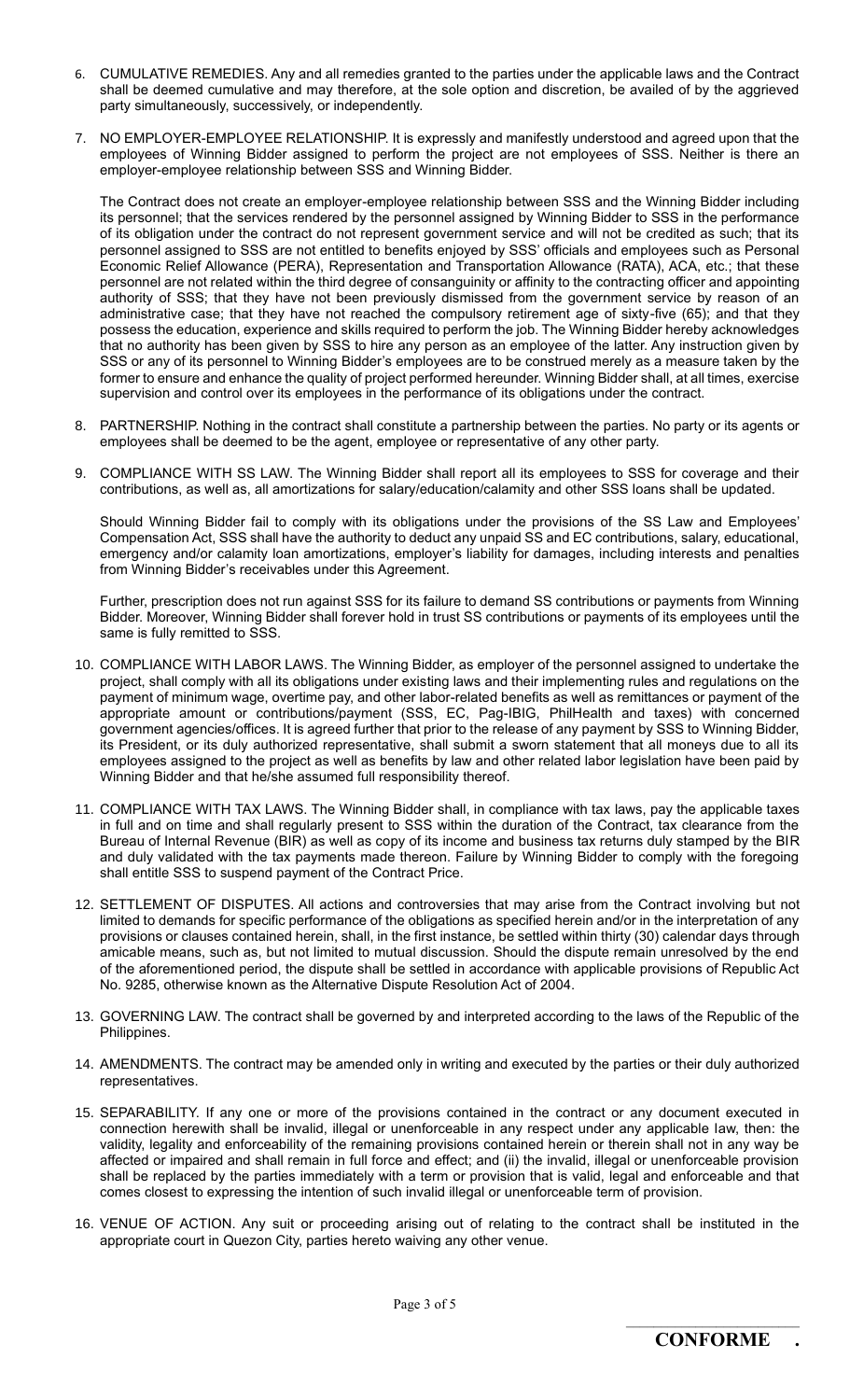- 17. BINDING EFFECT. The contract shall be binding upon the parties hereto, their assignee/s and successor/s-ininterest.
- 18. NON-PUBLICITY. No press release in oral, written or electronic form shall be issued covering this transaction without prior written approval of SSS. Inclusion in any reference lit shall also be undertaken only upon prior written approval of SSS.

| <b>Payment Terms:</b>  | Supplier shall be paid in accordance to Government Terms and upon delivery of |  |  |  |  |  |
|------------------------|-------------------------------------------------------------------------------|--|--|--|--|--|
|                        | items/services and submission of billing documents                            |  |  |  |  |  |
| <b>Price validity:</b> | Two (2) months.                                                               |  |  |  |  |  |

NOTE/S:

- **1.) For canvass with an ABC of P100,000.00 and above,** the winning bidder is required to post a Performance/Warranty Security within Three (3) Calendar Days from receipt of Notice of Award equivalent to 5% Cash (Goods and Consulting Services) & 10% Cash (Infrastructure), Cashier's / Manager's Check, Bank Guarantee/Draft or 30% Surety Bond callable upon demand, of the contract price.
	- **2.)** The supplier is required to indicate his PhilGEPS Registration Number on the request for quotation form.
	- **3.)** Price quoted should be inclusive of VAT.
	- **4.)** The SSS shall withhold the applicable taxes from the amount payable in accordance with the BIR regulations.
	- **5.)** Alternative offer is not allowed.
	- **6.)** Award shall be on a "PER LOT" basis.
	- **7.)** Price quotation should be made with extra care taking into account the specification, unit and quantity to avoid errors. The offeror binds himself to this quotation's TERMS & CONDITIONS.
	- **8.)** This canvass shall only determine the supplier who has the lowest bid for the amount of the Purchase Order (PO) and the check/fund transfer payable to the winning bidder shall be based on actual cost and up to the extent of the approved budget only.
	- **9.) For further inquiries, kindly call Engr. Jacqueline P. Taruc, Building Administrator for SSS Luzon Central 1 Division at (045) 982-6967 or at email address [luzoncentral@sss.gov.ph/](mailto:luzoncentral@sss.gov.ph/) [tarucjp@sss.gov.ph](mailto:tarucjp@sss.gov.ph)**

*This is to certify that the price offer conforms to the specification of the project and that the above terms and conditions are understood and complied.*

| <b>Owner/Company Representative</b><br>(Signature over Printed Name)                         |                                                                                                              |
|----------------------------------------------------------------------------------------------|--------------------------------------------------------------------------------------------------------------|
| Please indicate below your Business Name,<br>Address and Telephone Number and Date Received. | Very truly yours                                                                                             |
| Your Business SSS No.:<br>PhilGEPS Registration No.:                                         | PRIMITIVO D. VERANIA, JR.<br><b>CHAIRPERSON</b>                                                              |
| $TIN$ :<br>Date Received:                                                                    | Canvassed by:<br>Engr. Jacqueline P. Taruc                                                                   |
| (Business Name)                                                                              | Signature over printed name                                                                                  |
| (Address & Telephone No.)                                                                    | <b>Contact detail of Canvasser:</b><br>Telephone Number: (045) 982-6967<br>Email Address: tarucip@sss.gov.ph |